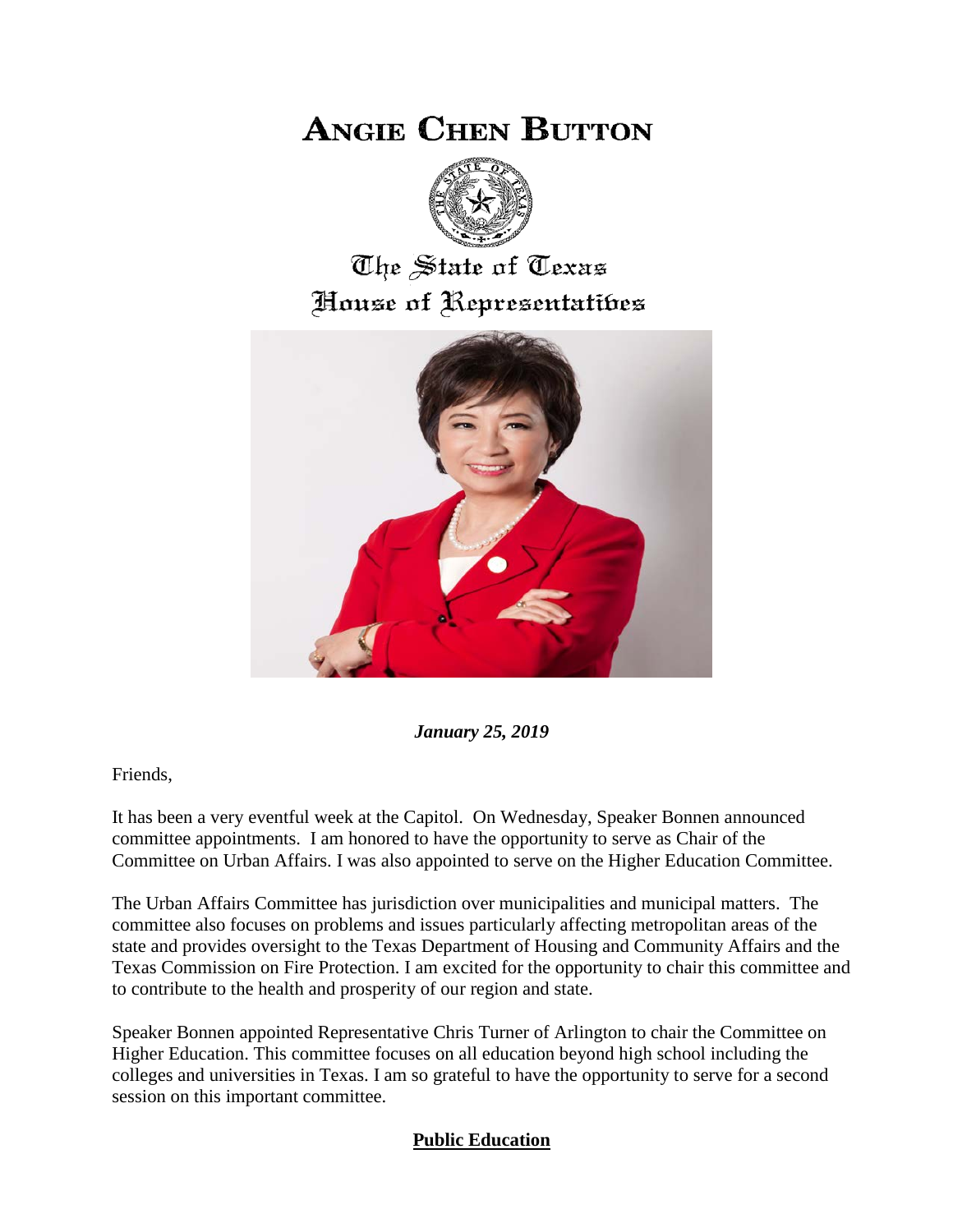On Tuesday, I sat down with several of my House colleagues and Governor Abbott to work on public school finance reform and property tax relief. Our first goal is to improve student outcomes. Quality teachers are the most important factor to improve student outcomes. Efforts must be made to ensure that the most effective teachers are in the most challenging classrooms and that they have the support and resources they need to do their best. We also need to make the funding formula more efficient and equitable. The current formula is outdated and does not accurately reflect student need. When addressing these problems, we must also ease the reliance on property taxes to fund public education. In our current system, as property values rise, recapture growth will continue to skyrocket. Recapture or "Robin Hood" was designed to promote equity among school districts but due to a fixed tax rate, many taxpayers are paying a local tax bill that is far greater than the benefit being received by their communities.

We had a wonderful workgroup with the Governor and I look forward to working with my colleagues in the House as well as the Senate to pass meaningful school finance reform.



Discussing School Finance with Governor Greg Abbott and Representatives Bonnen, Patterson, Bell, Klick, and Cyrier.